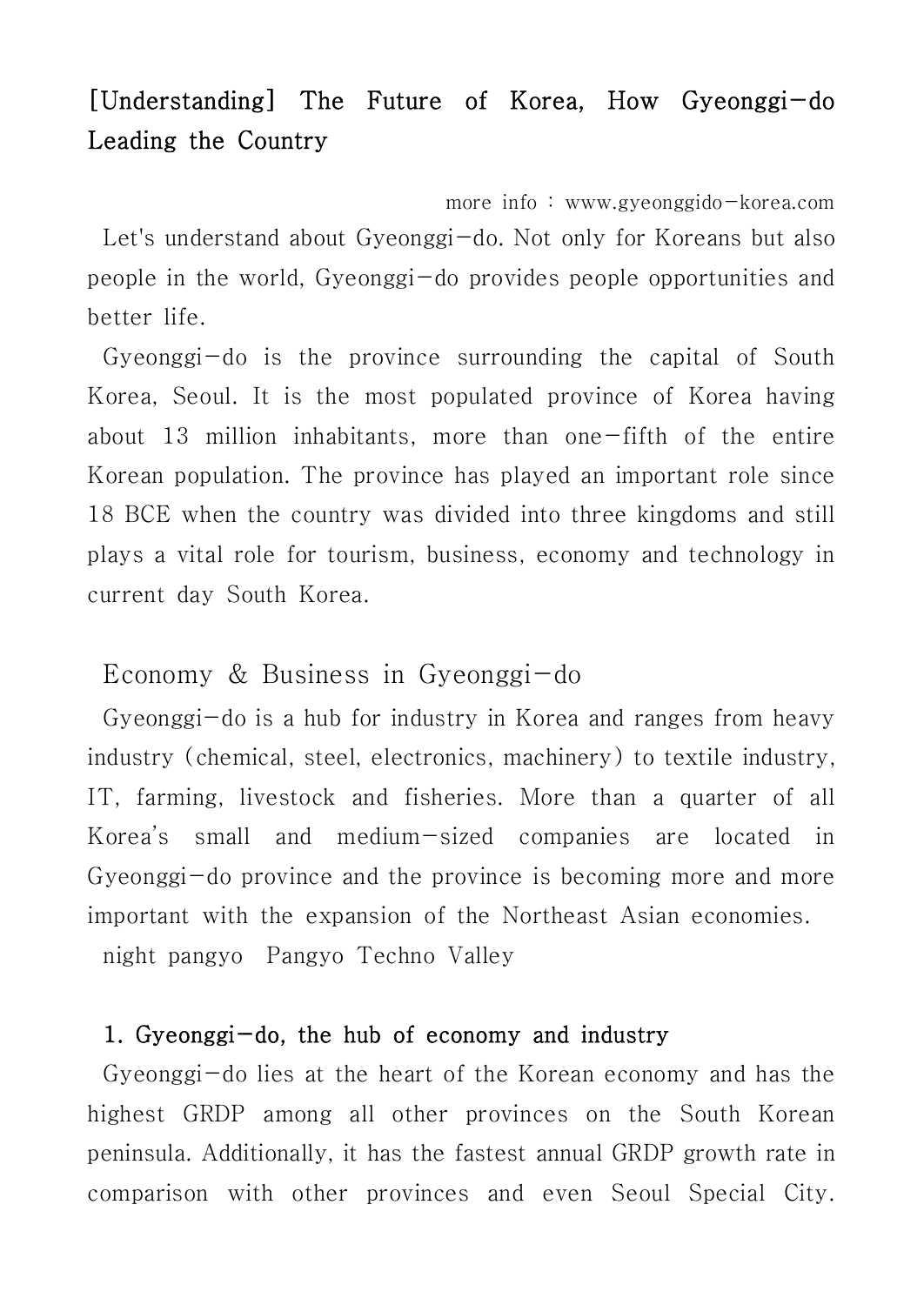Industry is evenly spread around the province and consists of major companies like Suwon Samsung Semiconductor, Hyundai KIA in Uiwang, Paju's LG Corporation LCD Complex, Icheon's SK Hynix.

Not only is Gyeonggi-do the hub of economy and industry of Korea, it is also one of the best places to invest as the economically active population is 7,29 million people, over 68,000 factories are located in Gyeonggi-do, the international trade volume is 141,8 billion USD and around 11,000 small to medium sized companies are located in the province. Major investment industries located in the convergence clusters of Gyeonggi-do (Pangyo Techno Valley, Gwanggyo Techno Valley, Ansan Science Valley and Dongtang Techno Valley) are R&D business and future cutting-edge science industries.

#### 2. The Center of high-tech Semiconductor Industry

The semiconductor industry of South Korea ranks second in the world, covering over 16% of the whole global market. Sk Hynix (Icheon) and Samsung (Suwon) are some of the world's biggest semiconductor companies, which are both located in Gyeonggi-do Province, and together make over 55 billion dollars in sales a year. Other major semiconductor companies in Gyeonggi-do are LG Micron, ULVAC, Air Products, Toppan, Dongbu HiTec and TEL.

An excellent example of a foreign semiconductor company success case is of ON Semiconductors (USA) which was established in Gyeonggi-do, Bucheon in 2016. It is the only foreign semiconductor company with a fabrication plant in the country. The Korea plant is in charge of R&D and sales management of the whole of Asia.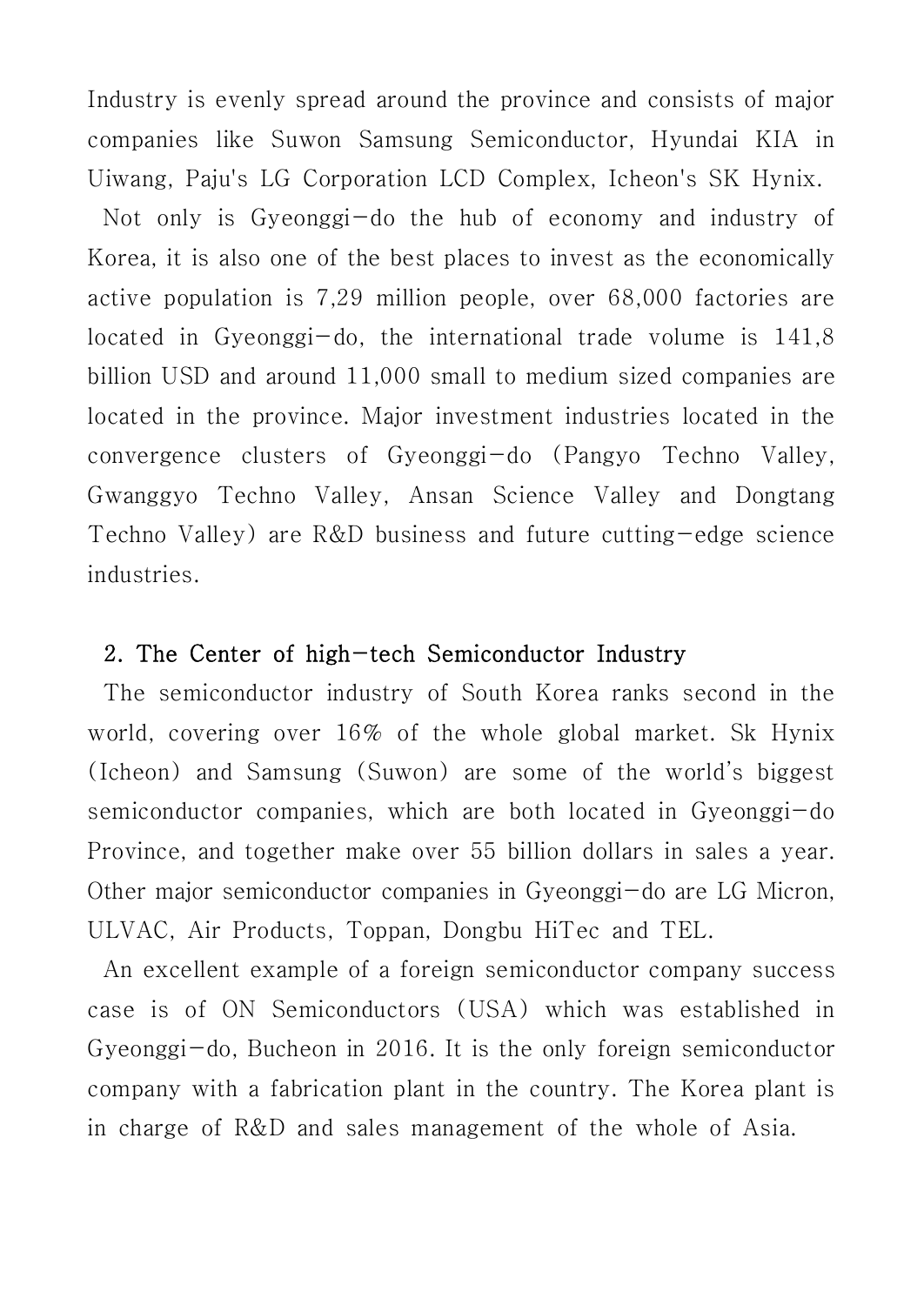#### 3. Korean Startups in Gyeonggi-do

Stats from 2018 show that around 25,000 new companies opened up in Gyeonggi-do in one year. This is 24% off all the new companies in the whole of South Korea. These stats prove that Gyeonggi-do province is by far the best province to open up a company in Korea.

Additionally, new venture companies based in the province can apply for an excellence award. This award ceremony is held every year and encourages people to open their company in Gyeonggi-do.

### Tourism & Culture in Gyeonggi-do

Apart from the boosting economy, Gyeonggi-do is known worldwide for its famous tourist destinations ranging from stunning nature to amusement parks, excellent shopping facilities, and captivating historic sites.

#### 1. Korean traditional culture

The Korean Folk Village and Suwon Hwaseong Fortress are excellent touristic sites which are rich in Korean traditional culture. The Korean Folk Village is a living museum type attraction in Yongin. It showcases how people from all different classes used to live during the Joseon Dynasty and is a popular destination for both international and local visitors. The village first opened in 1974 and has over 260 traditional houses spread over 250 acres of land which are often used for the filming location for K-dramas and movies.

Suwon Hwaseong Fortress was built in 1796 during the reign of King Jeongjo. Hwaseong was built as a fortress of national defense to the south and also to house the tomb of King Jeongjo's father Crown Prince Sadoseja. The fortress wall remained almost fully intact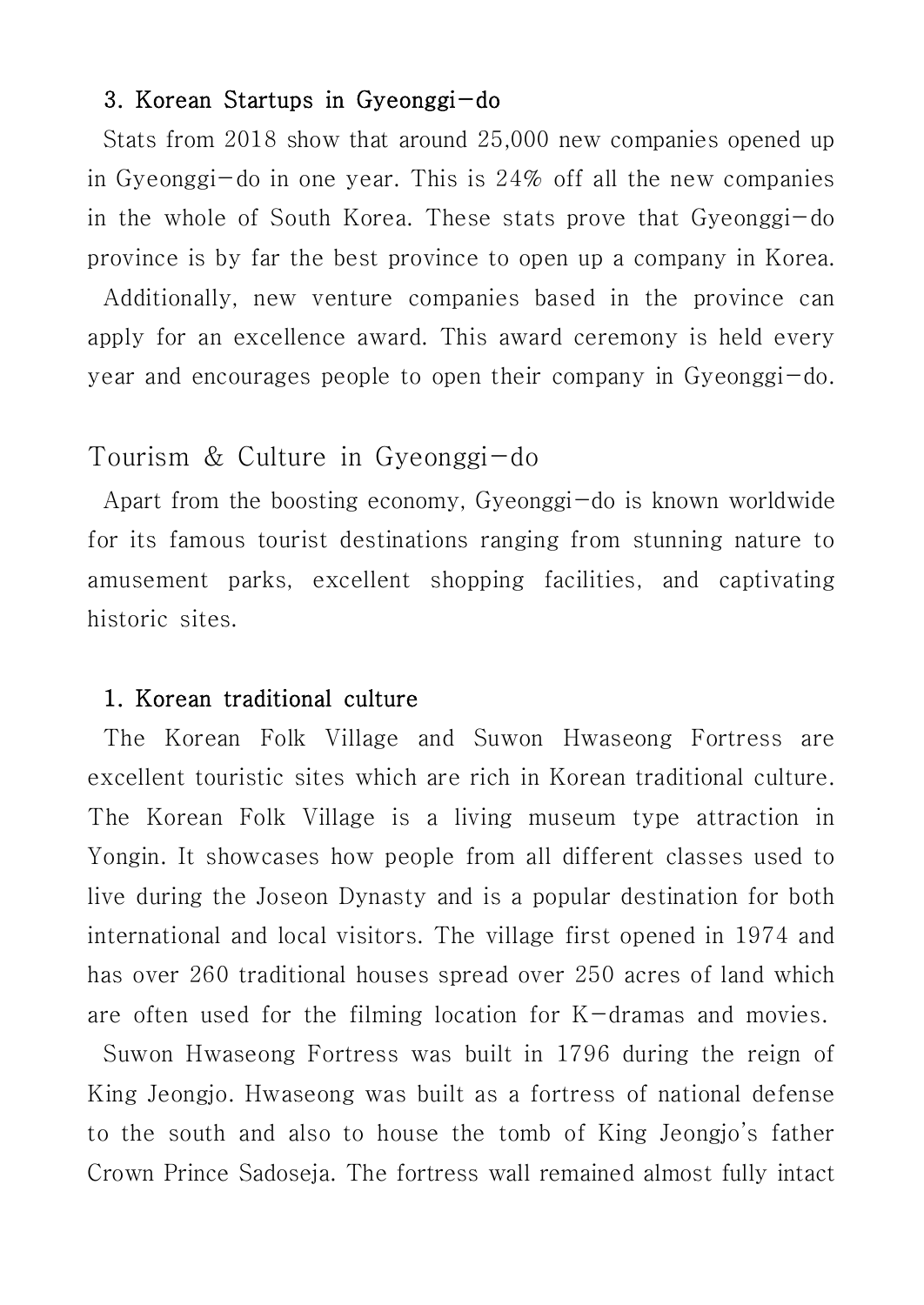and surrounds the city of Suwon.

Visitors looking to experience traditional Korean culture are in for a treat when visiting the sites mentioned above.

#### 2. Popular Tourist Attractions in Gyeonggi-do

There is much more to discover in Gyeonggi-do than the Korean Folk Village and Suwon Hwaseong Fortress. Listed below are other major tourist attractions.

#### -EVERLAND

Everland is Korea's biggest amusement park and is home to the world's fourth steepest wooden roller coaster. The park is owned by Samsung and includes hotels, a zoo, the theme park, a modern art museum and water park.

#### $-DMZ$

The Korean Demilitarized Zone is a buffer zone between North and South Korea. It stretches all the way from the west coast to the east coast and goes through Gyeonggi-do Province. The DMZ is a popular destination among visitors interested in history. Major sites include the JSA, Third Infiltration Tunnel, Dora Observatory, Dorasan Train Station, Imjingak which are all located in Gyeonggi-do.

Not only is the DMZ a popular tourist destination, it is also home to 30% of Korea's fauna and flora, 82 endangered species and the south end of DMZ was designated as the Han River Estuary Wetland Protected Area.

# International Relationships

Gyeonggi-do province has special relationships with other regions and cities around the world. With more than 16 regions around the